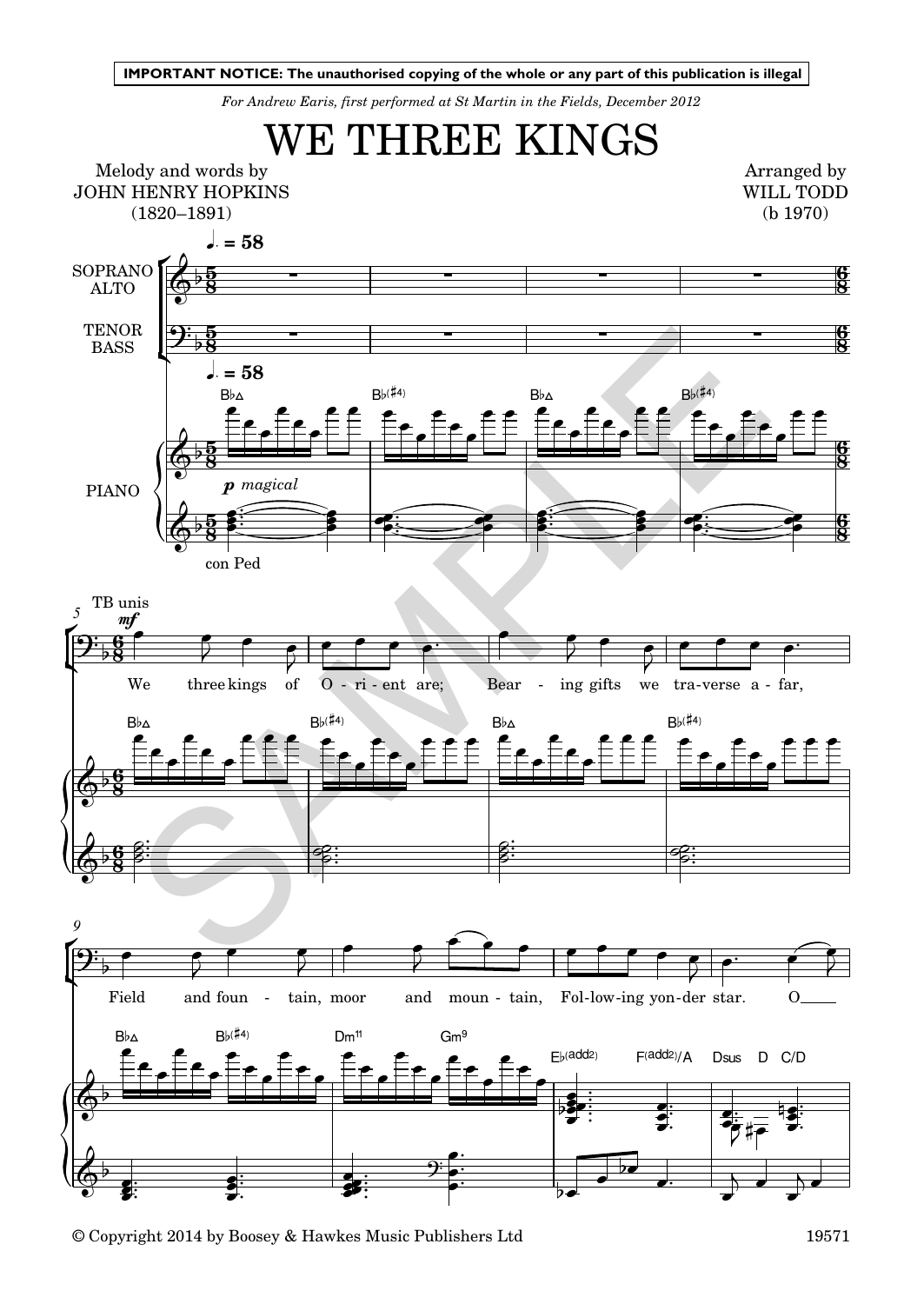





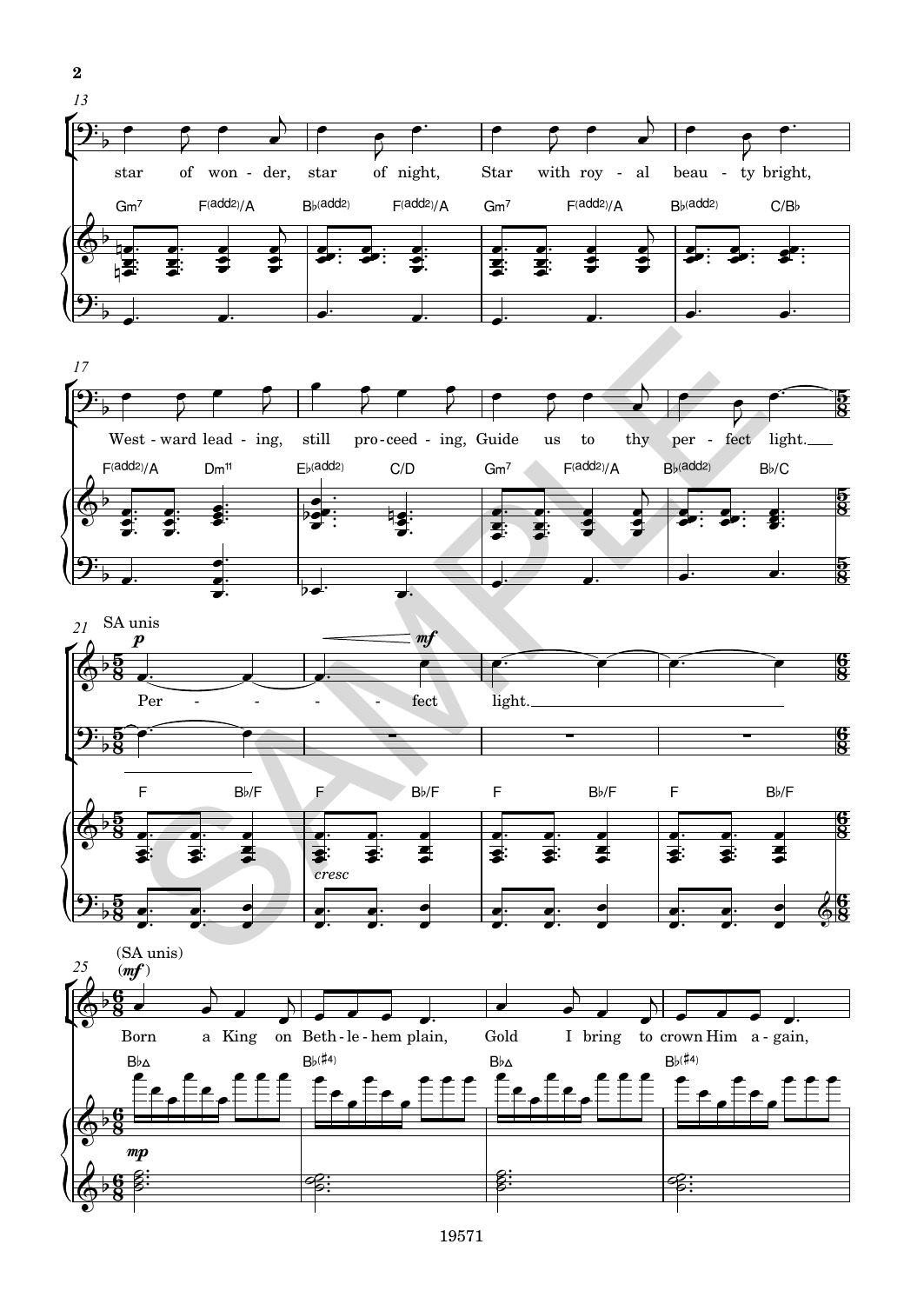

19571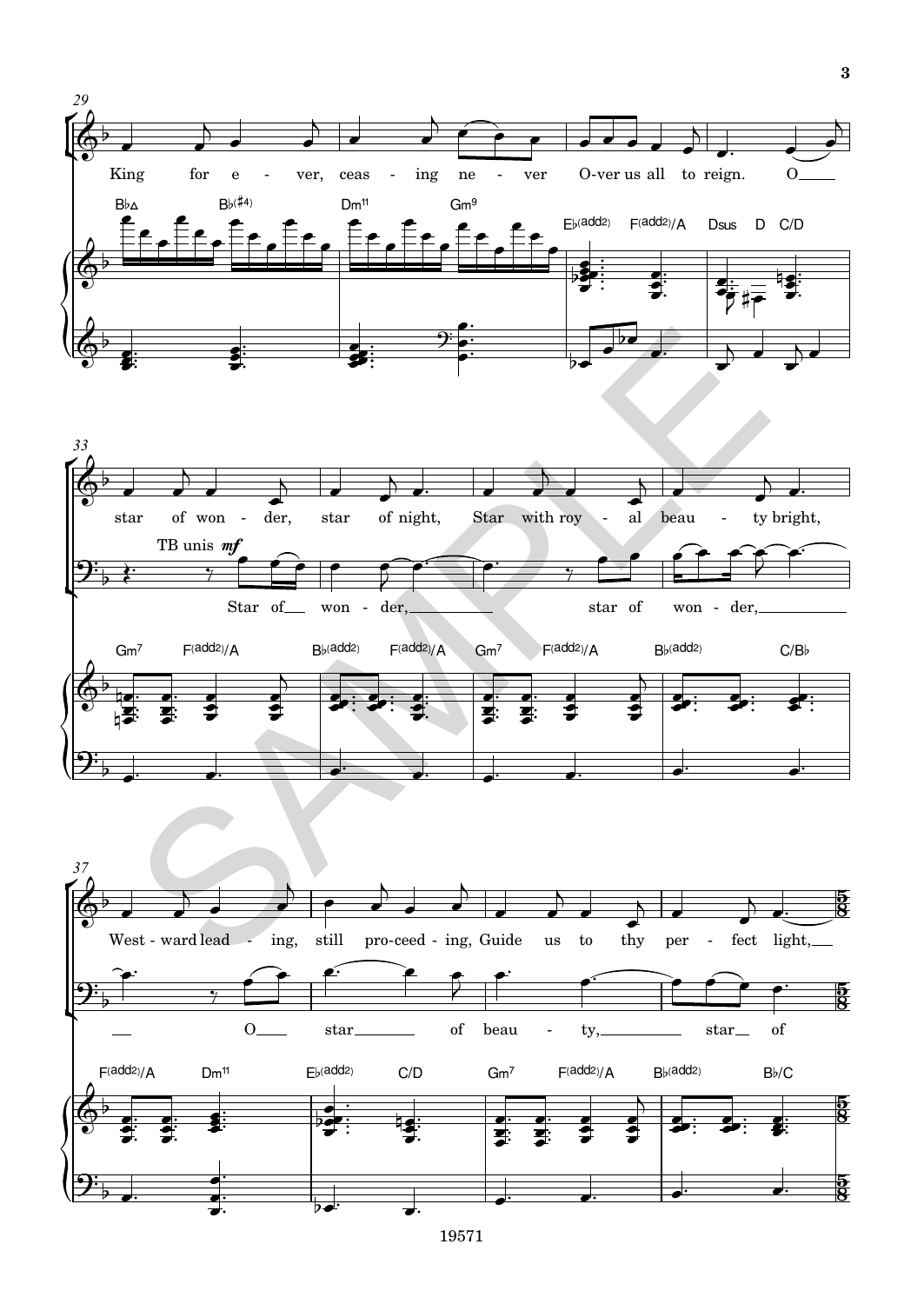

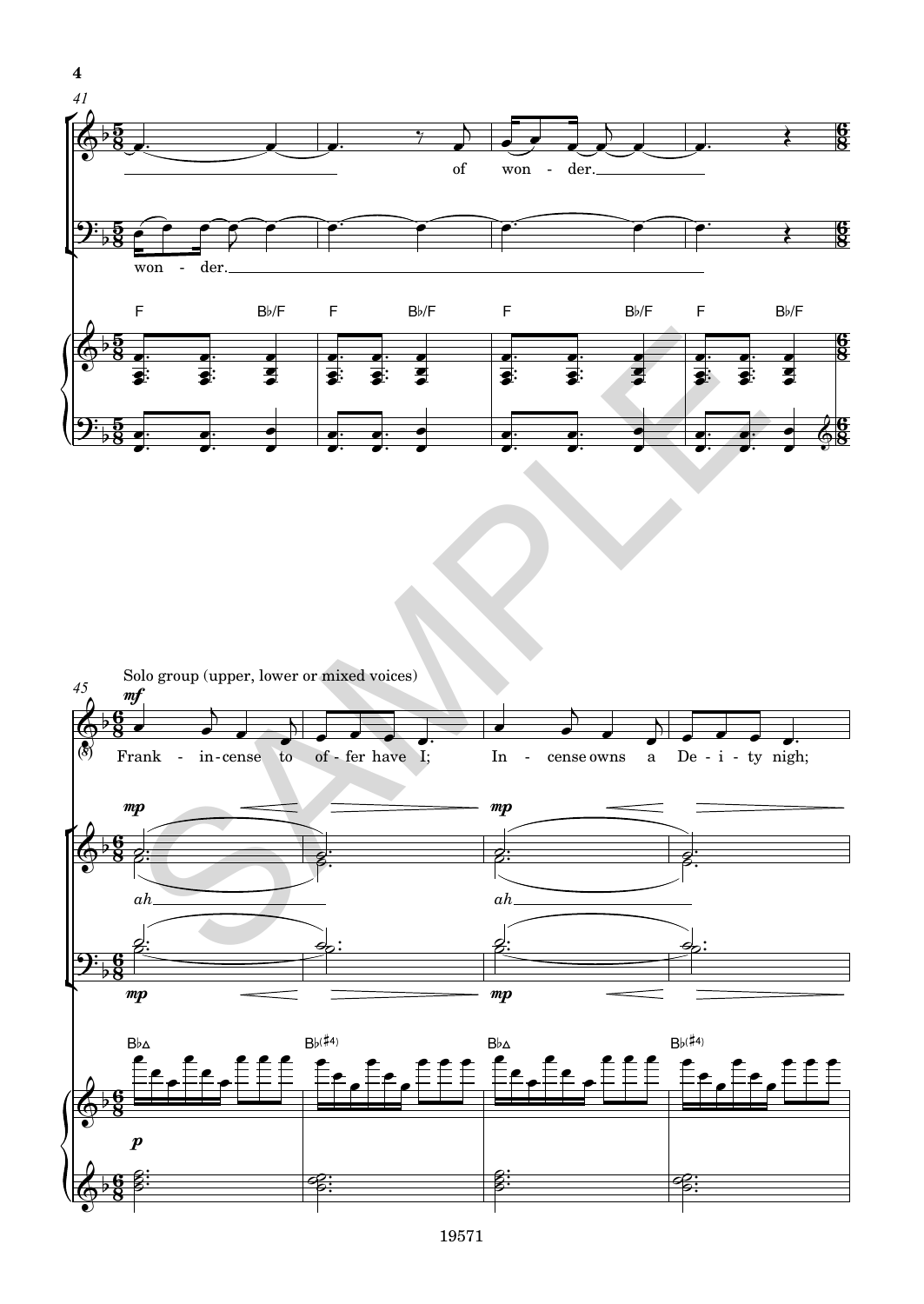## IN THE BLEAK MIDWINTER



Hor semi-chorus, or tutti

© Copyright 2014 by Boosey & Hawkes Music Publishers Ltd 19572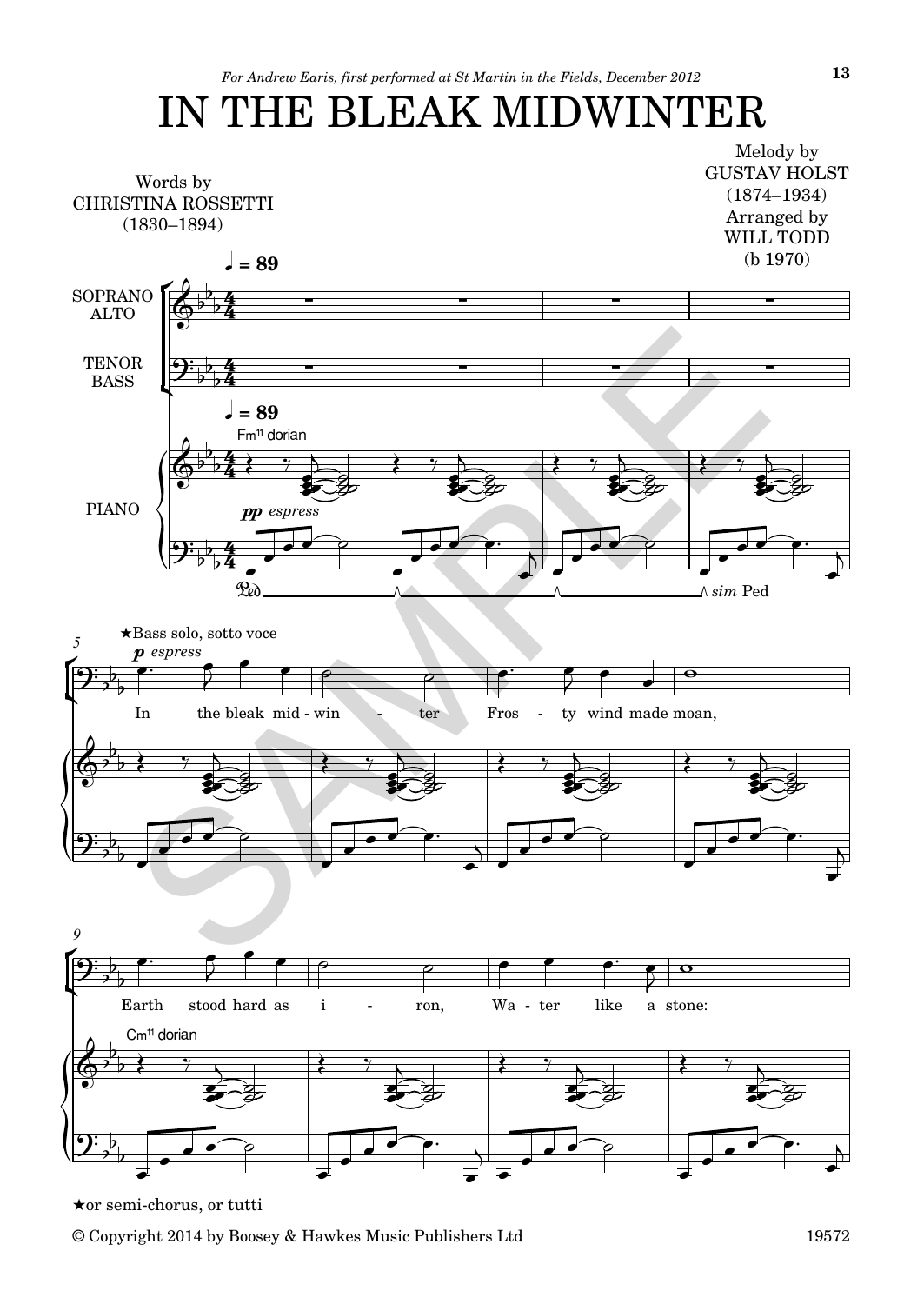



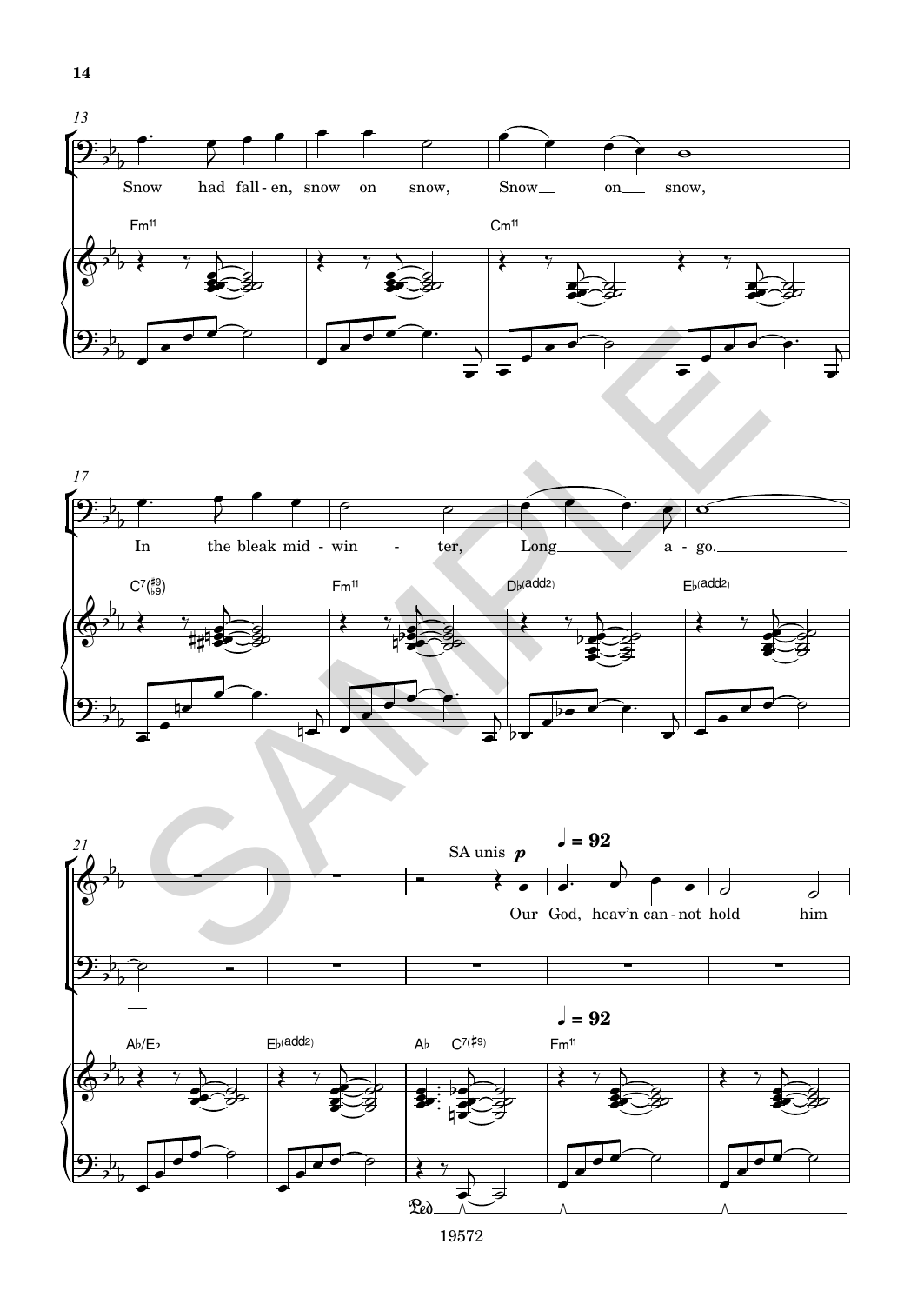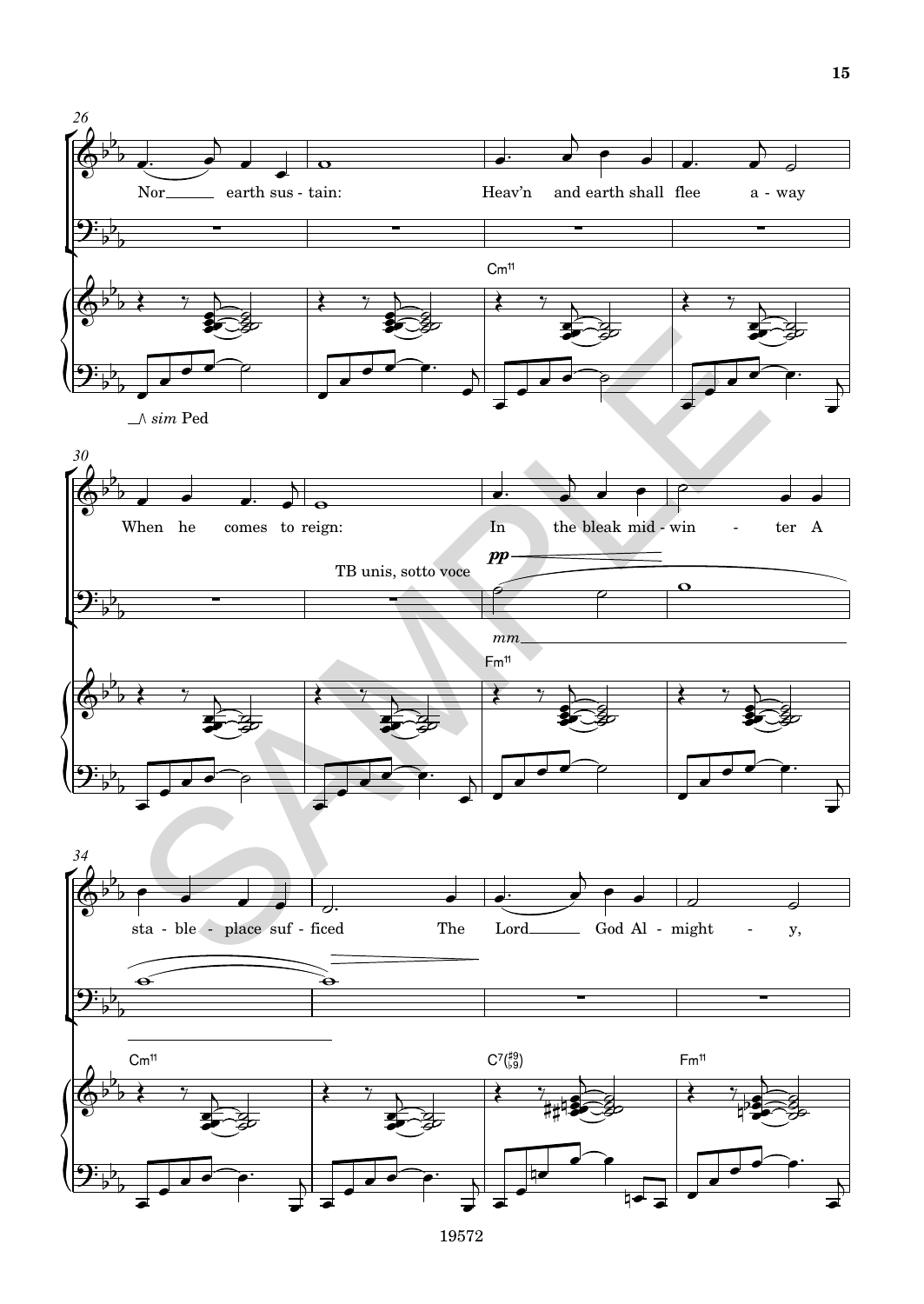## PERSONENT HODIE

Words and melody from Piae Cantiones, 1582

Arranged by WILL TODD (b 1970)

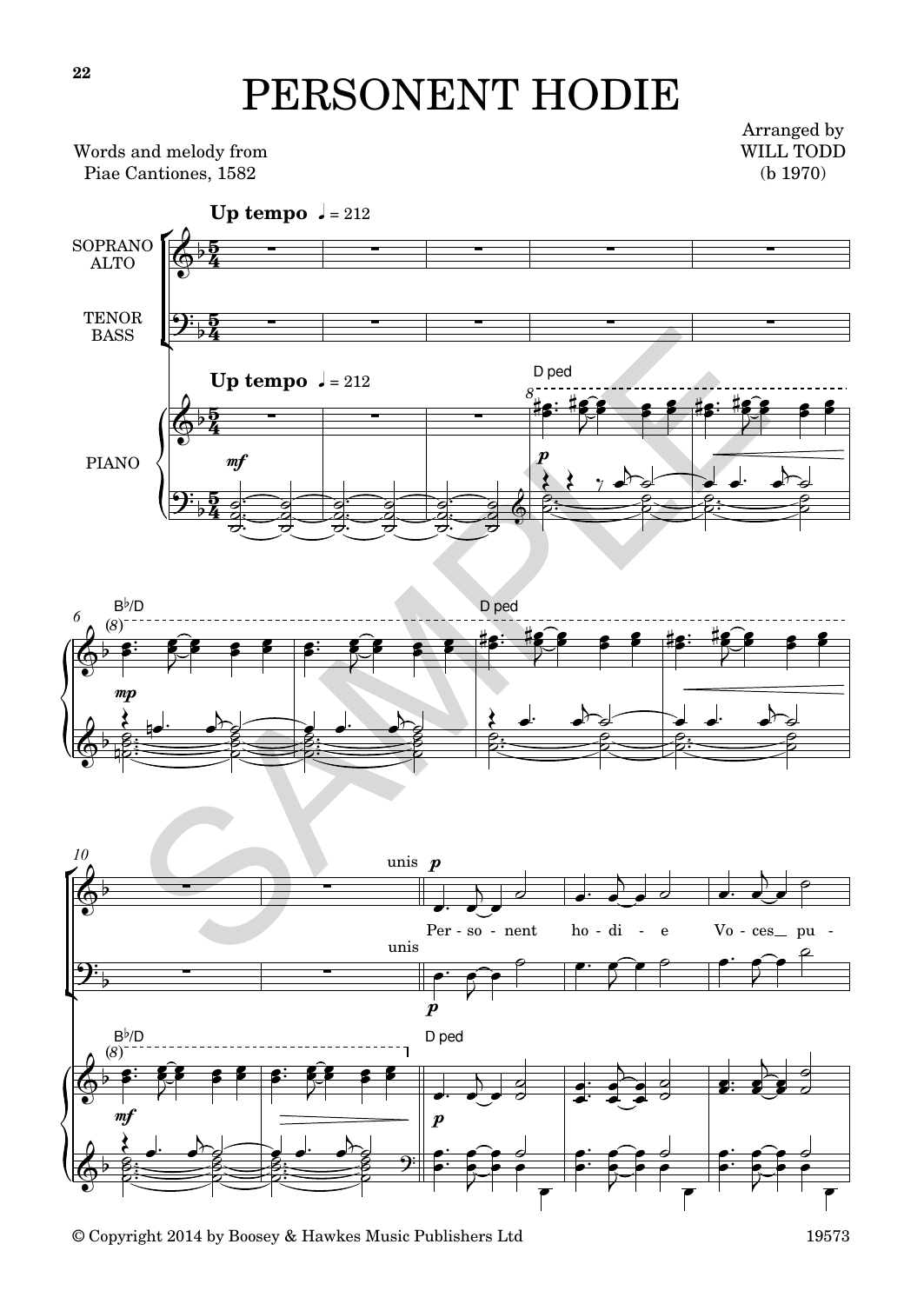